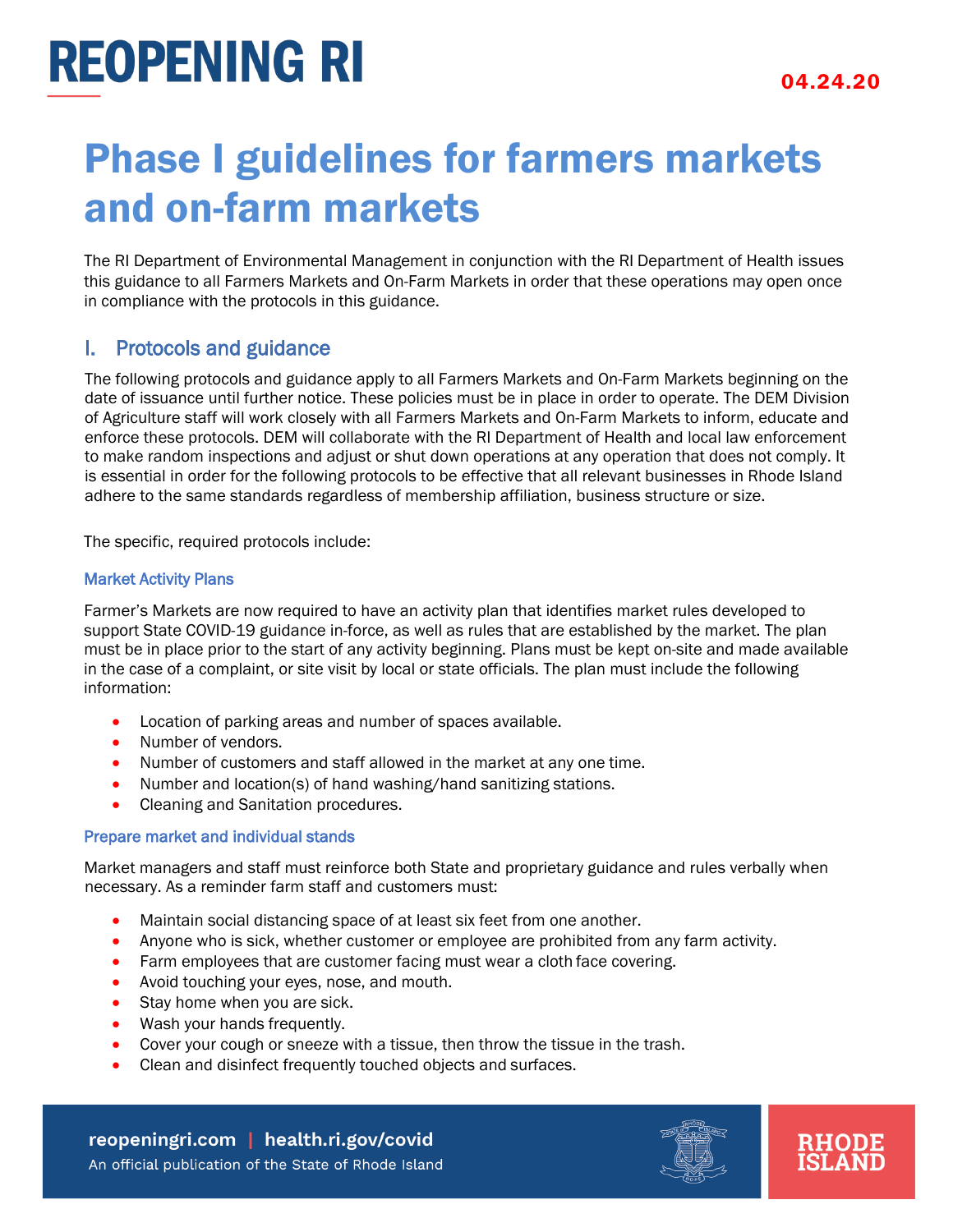# **REOPENING RI**

Market managers and staff must take measures to limit crowds:

- Separate stands at least six feet apart
- Limit the number of customers within the market at one time
- Consider having one entry point to monitor customers entering and exiting the market
- Consider delivery or pick-up options to limit person-to-person contact.
- Consider pre-packaging bags of fruits, vegetables, other items to limit shoppers' handling of food and to keep customers movingalong.
- Consider alternate locations that could allow drive through or pickup.
- Handwashing stations & sanitizer must be made available It is vital to the health and safety of everyone at the market that handwashing stations and hand sanitizer containing at least 60% alcohol be readily available. This includes having a sufficient quantity of both to facilitate and encourage regular sanitation of all vendors and customers alike.
- Market staff and customers must utilize cloth face coverings while in the market, in accordance with RI Executive Orders, as well as any other state and local guidance and requirements. Customers should be allowed to utilize masks and face coverings that they bring with them to the market. Customers who do not have masks or cloth face coverings cannot be allowed in the farmer's market.
- Consider putting up signs and information on websites and social media to explain any changes, delivery options, or extra precautions taken to limit exposure to COVID-19. Ex: Instruct customers not to handle food. Package cheese and eggs for customers, even if the cheese and eggs are individually packaged. Open egg cartons for customers to see the eggs they are getting instead of having them handle multiple cartons.

### Prepare Workforce

- Provide guidance for handwashing (like time intervals) and handling materials.
- Stagger lunch times or provide additional space to increase distancing of employees.
- All sick employees need to stay at home.
- Inform employees where they can find sanitizing materials throughout market contact points.
- Encourage employees to practice social distancing and avoid large gatherings to avoid risks for potential exposure during off hours.
- Encourage employees not to handle customers' reusable bags and let customers pack their own bags.

#### Sanitize [contact surfaces](https://www.agriculture.pa.gov/consumer_protection/FoodSafety/Retail%20Food/Pages/default.aspx)

- Frequently disinfect all door handles and knobs, credit card machines, shopping baskets, etc. at regular, pre-established time intervals.
- Frequently sanitize common gathering places restrooms, etc.
- Money handling Procedures at the market should change to facilitate minimal exchange of currency. Methods being utilized for this purpose include allowing pre-order and pre-payment of products, starting a tab for customers, or rounding up product prices to the nearest dollar. Additionally, prior to and after handling currency, gloves should be changed out and hands should be properly washed.